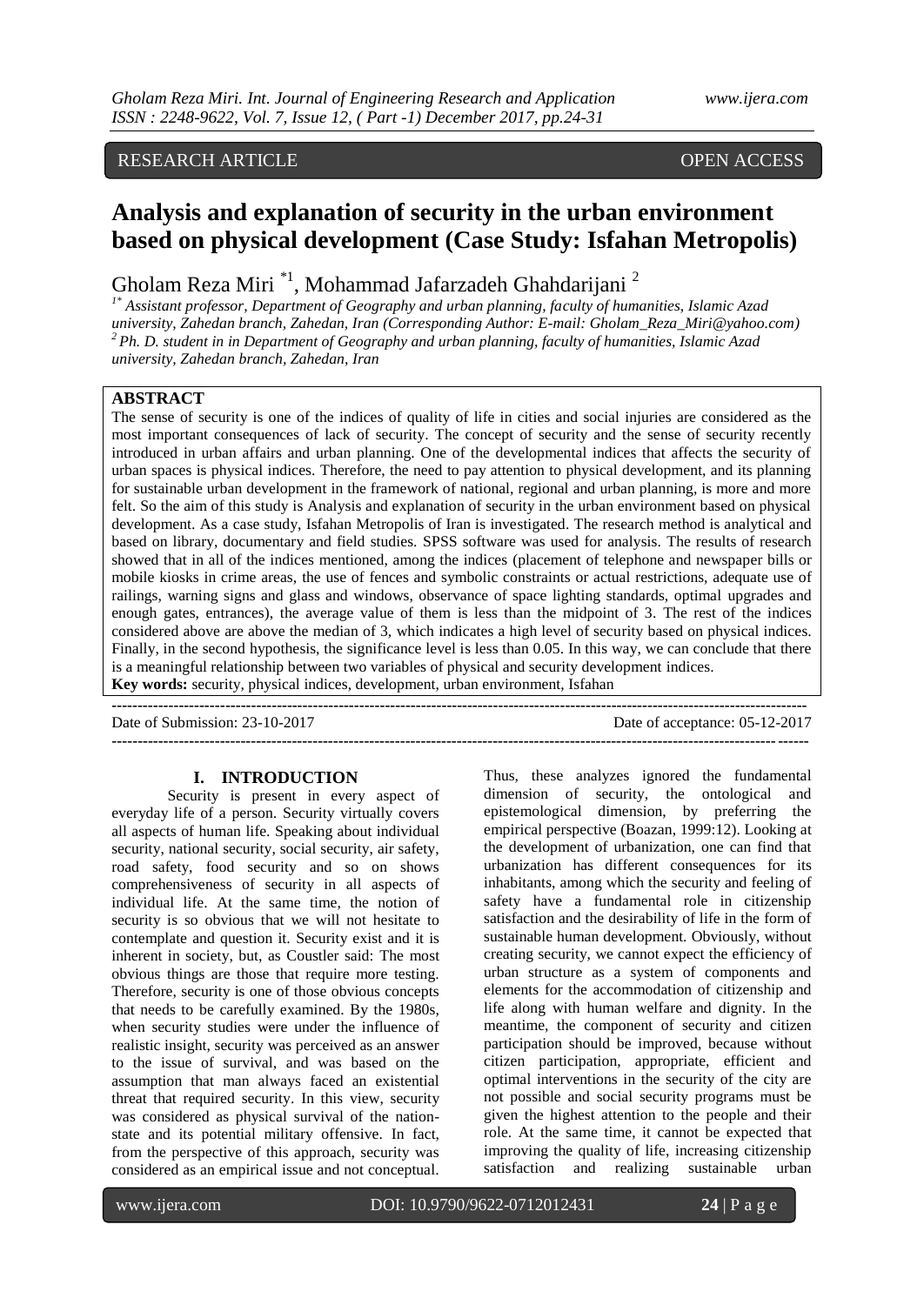development in the context of social capital formation and social participation can be provided without effective and efficient upgrading of the components of urban security. The feeling of security is one of the indices of quality of life in cities and social injuries are among the most important consequences of lack of security. The concept of security and the sense of security that recently introduced in urban affairs and urban planning summarizes includes security and resources of institutions, social relations and social interaction norms that create the social interaction of the urban community quantitatively and qualitatively (Mousavi, 2008: 40). The concept of security in cities over the past decades, with the growth and development of urbanization and the expansion of cities and the complexity of the social relations of citizens in cities, have been removed from the initial state and physical aspects and have different dimensions of economic, social, cultural and there are political issues that today, security in cities includes issues such as poverty, unemployment, inflation, or the quality of public services, crime, social anomalies, and addiction (Mousavi, 2008: 40). However, urban spaces as a living and activity area of citizens should be able to provide a safe, healthy, and attractive environment for all individuals, in accordance with the similarities and differences between individuals and social and age group. Provide an appropriate response to the needs of all social strata and meet the minimum needs (Shariati, 2005, 10). One of the developmental indices that affects the security of urban spaces is physical index. Therefore, the necessity to pay attention to physical development, and its planning for sustainable urban development in the framework of national, regional and urban planning, is more than ever felt so that the use of knowledge and techniques of Planning will solve the problems of citizens' insecurity and provide a relaxed environment with comfort and prosperity. So the aim of this study is Analysis and explanation of security in the urban environment based on physical development. As a case study, Isfahan Metropolis of Iran is investigated. The metropolis of Isfahan is the third most populous metropolis in the country. Despite the efforts of many planners and officials, the city still faces many problems in various areas of development, including physical indices.

This has contributed to the city's insecurity. However, according to the submitted materials, the questions that will be investigated will be as follows:

- how much is the development of physical indicators of Isfahan city?

- What is the relationship between the development of physical and security indicators in Isfahan city?

#### **II. RESEARCH BACKGROUND**

Bemanian and Mahmoudinejad (2008), in a research entitled "An Investigation into Measuring the Influential Factors on Urban Safety: A Case Study: Kerman City", it is concluded that security in various dimensions in the city is at an acceptable level but among them, the two categories of environmental security - security against natural disasters and religious security - are somewhat shaken by citizens. Based on this, it seems that in order to improve and enhance the sense of environmental and religious safety in the city, effective measures should be taken in the context of effective interventions.

Rabbani and Afshar Ahan (2004) in a paper titled "Urbanization and Security Research on the factors and conditions affecting the security of the cities from the perspective of the citizens of the case: the new city of Baharestan", intend to review the economic, social, political and security aspects of the role of institutions and institutions producing security is also addressed. The results of the survey indicate that the high expectation has been relatively fulfilled. In this regard, the social conditions of the whole society, spatial position, composition of residents of the new city are considered as important variables.

Pourjafar et al. (2008) in an article on promoting environmental safety and reducing urban crime, emphasizing the approach of c.p.t.e.d, examines the security of citizens and ways to promote it. In this research, the physical role of the city (town planning and design) in reducing and preventing crimes is mentioned in the c.p.t.e.d approach. It is important in this regard that today urban planning processes are less likely to address the potential of urban areas and buildings to reduce or prevent crime. Their results showed that it is possible to emphasize that the urban crime rate reduces through urban design.

Gharei et al. (2010), in a paper on sensing security in urban areas, Tehran's 2nd and 11th districts as a case study, the first hypothesis of research has based the research on the sense of security for residents of different urban neighborhoods. People have a strong presence in the police and police forces, cultural level and space conditions are the most important factor in creating a sense of security.

Navidnia (2010) in a paper titled "Security Priority of Citizens in Different Areas of Tehran" examines the status of citizens in different areas of the city according to their security priorities. The findings show that the security of citizens is a function of their security priorities in different parts of Tehran.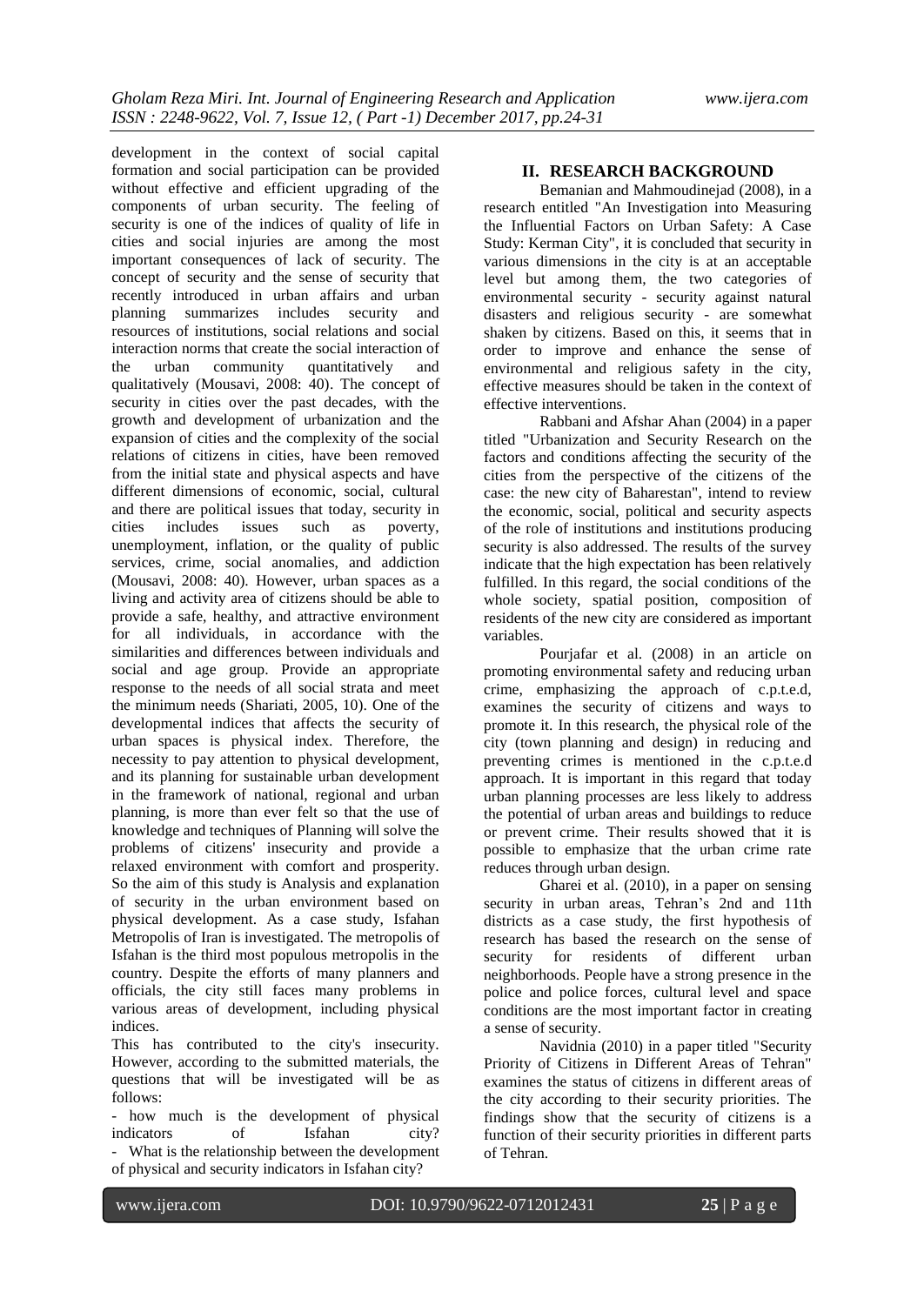In 1971, Jeffrey refers to the undeniable role of security in urban spaces in the book of urban crime prevention by defining the perimeter of defenseless spaces. George Kling and Wilson and Paul Brotherham also point to this in separate books titled Criminology.

Zabihi et al. (2012) presented the results in a paper titled "Providing an Analytical Model for Promoting Urban Security through the Design Safety Security" (SBD) in District 17 of Tehran Municipality, the difference in the level of urban security among the four areas of the study area So that Zone 4 is the safest zone in the range. Also, from the principles and criteria under consideration, the principle of "physical security" and the criterion "difficulty targeting the crime" with the weight of 0.029 and 0.068 have played a major role in promoting urban security in the study area.

### **III. THEORETICAL FOUNDATIONS OF RESEARCH**

#### **Various views about environment and security**

Security has many dimensions: Human security means protecting individual, financial, cultural, social and political rights and security. Human security has two dimensions, then a minimalist dimension where the community is able to provide and guarantee its livelihoods and its survival and security and then the promotion dimension (welfare) in which people are able to feel positive and comfortable in life and psychological-Socially safety. But, in the meantime, individual security is more important to people than other human security. In fact, the feelings of people's lack of security in a community can have a lot of consequences. Lack of trust or feelings of concern about different issues also results in specific withdrawal behaviors. People can leave insecure areas. Untapped disorder and irregularity shows that the area is unsafe (Giddens, 2008). The theoretical foundations of regularity and security relate to the philosophy of the existence of these two concepts and their interaction in society, and it is one of the most fundamental components of every society. Therefore, in any society, the result of obliteration of regularity and security will be the collapse of that society. In contrast, the foundation of any sustainable social organization consists of its fundamental components and its corresponding social regularity and security (Salehi, 2008, 17). Security is feelings of comfort and assurance of non-aggression to life, property and other human rights. This monopoly value is one of the necessities of individual and social life. In the past, fencing around the towns and the dykes around them creates a safe haven for the city and its inhabitants. In this way, the city would be immune to foreign invaders. The most important psychological need is security,

which is considered to be the most important goal of life and substance of mental health. In the classification of needs that was carried out by Maslow, safety after the physiological needs (water and food, etc.) is the second the class of the most important and most basic needs. According to Maslow, in 1968, when the physiological needs were met, people would immediately pay attention to meeting the needs of a higher level, such as security. These needs are closely related and closely related to the physical and social abilities of the environment (Salehi, 1999, 22). The concept of security goes back to defense or self-protection, family, friends and property. The concept of security in urban space is linked to crime on the one hand although it is very different and the on the other hand it is associated with the concept of being a victim of crime and the fear. It should also be distinguished between fear and danger or feeling safe and secure. Scientifically, understanding the effects of crime, namely the fear of crime, is as important as its own, that is, the statistical risks of crime. The reaction to the fear of being victimized makes many people avoid the dangers or at least reduce their exposure to danger. This can lead to the absence of people not only in a particular place, but also in most public spaces (Carmona, 2003: 241). The concept of secure urban space is in versus of insecure urban space concept. The phenomenon of insecurity has two aspects of being objective and subjective and covers all aspects of life. The objective of insecurity is to capture all manifestations of insecurity, including theft, murder, violence and so on and the issue insecurity of subjective aspect includes judging the security of the area and space. Insecurity is the same phenomenon of poverty, and it can be said that poverty is another background of phenomena such as insecurity, reputation, etc. (Salehi, 2008: 107). Jane Jacobs refers to the issue of security and the physical and spatial deterrence of cities and neighborhoods in the book of life and death of major American cities. He states that peaceful urban space is not provided from the beginning by the police, but guaranteed by the presence of the police. Tranquility of urban space is first preserved by the unconscious and complex social networks and standards existing among people. He explains about the lawfulness of a street: "Eyes are always to watch the street, the eyes of those who we always call them natural and true streets. The foot path should be used continuously to be added to the street observation eye and educated street residents (Jacobs, 1964: 41).

#### **IV. STUDY AREA**

The metropolis of Isfahan in Central Iran, lies between the latitudes 31 degrees to 33 degrees' north latitude and the eastern length of at least 51 to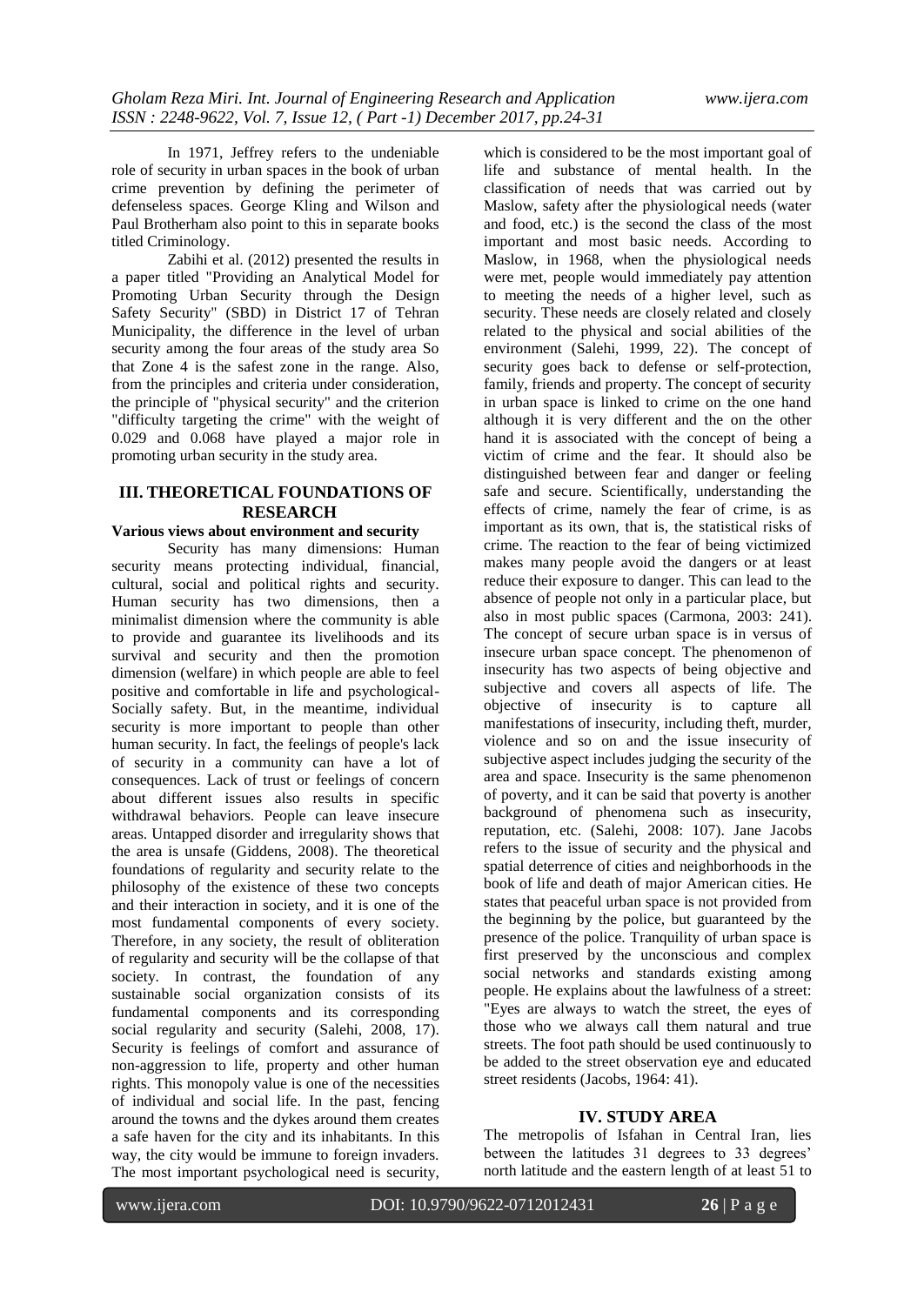53 degrees from the Greenwich meridian (Statistical Yearbook of Isfahan, 2011: 10). The geographical boundaries of this city are: Ardestan, Kashan, Golpayegan in the north,

Shahreza in the south, Nayin in east and in the west Friedan city. The Isfahan city, has a great reputation among the cities of Iran and world due to its unique features.



Figure (1): Position of the study area

## **V. RESEARCH METHODOLOGY**

The research method is descriptiveanalytic. The theoretical foundations of this research are based on documentary studies, library studies, and on the basis of the study of internal and external experiences resources. The method of collecting data to answer research questions based on the information and statistics available in the municipality and relevant organizations, and the formulation of a popular questionnaire and experts, after evaluating its validity and reliability, it is with experts' opinion polls and the Cronbach alpha coefficient. In order to analyze the information based on the nature of each of the research questions, different software's (SPSS, ARCGIS) will be used. The population of this study is people

living in Isfahan. Which based on the 2011 census is 2,249,243. Based on the Cochran formula, 384 people are selected as sample societies. Also, for deliberation from experts and planners in this area, targeted sampling method is used.

#### **VI. DISCUSSION AND RESULTS Development of physical indices of Isfahan city**

In order to assess the development of physical indicators of Isfahan, a number of indicators were developed to fit the hypothesis and were reflected in the questionnaire and distributed among the sample population. The obtained data was analyzed and tested using SPSS software, which is referred to below.

| 0.23<br>1.154<br>3.09<br>83<br>34<br>114<br>109<br>44<br>N<br>Improvement<br>of the surface<br>8.7<br>29.2<br>27.9<br>21.<br>11.<br>Perce<br>3<br>3<br>of the<br>nt |  |
|---------------------------------------------------------------------------------------------------------------------------------------------------------------------|--|
|                                                                                                                                                                     |  |
|                                                                                                                                                                     |  |
|                                                                                                                                                                     |  |
| roadways                                                                                                                                                            |  |
| 2<br>0.24<br>36<br>76<br>44<br>N<br>1.147<br>3.06<br>116<br>112<br>Suitable                                                                                         |  |
| capacity for<br>9.2<br>29.7<br>28.7<br>19.<br>11.<br>Perce                                                                                                          |  |
| motor<br>5<br>3<br>nt                                                                                                                                               |  |
| vehicles                                                                                                                                                            |  |
| 3<br>78<br>43<br>0.25<br>1.152<br>3.05<br>34<br>115<br>114<br>N<br>Presence of                                                                                      |  |
| transversal<br>8.7<br>29.5<br>20.<br>29.2<br>11.<br>Perce                                                                                                           |  |

**Table (1):** Frequency distribution of respondents in relation to the development rate of physical indicators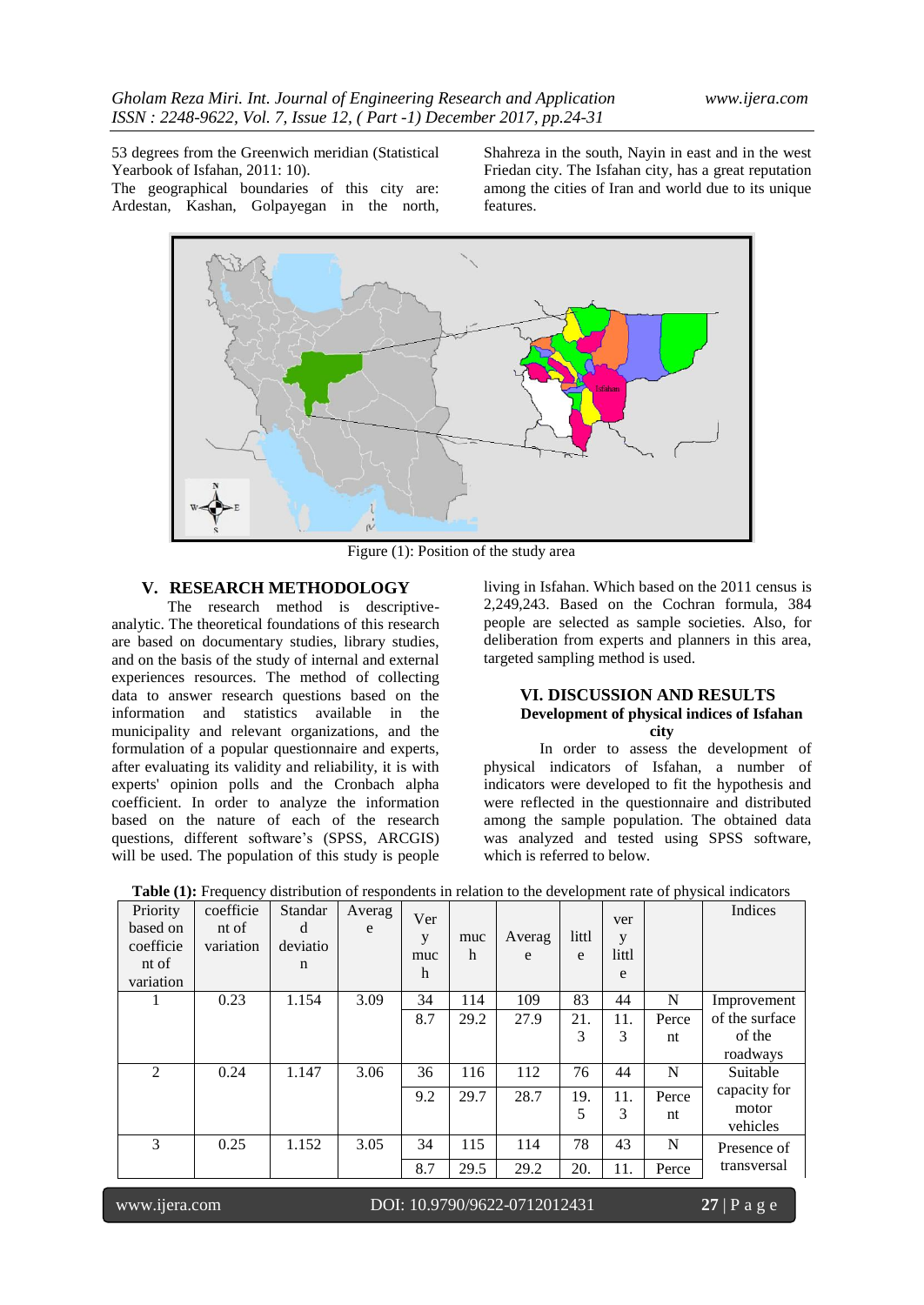# *Gholam Reza Miri. Int. Journal of Engineering Research and Application www.ijera.com ISSN : 2248-9622, Vol. 7, Issue 12, ( Part -1) December 2017, pp.24-31*

|                |      |       |      |        |      |         | $\boldsymbol{0}$ | $\boldsymbol{0}$ | nt                       | bridges on<br>the water  |
|----------------|------|-------|------|--------|------|---------|------------------|------------------|--------------------------|--------------------------|
|                |      |       |      |        |      |         |                  |                  |                          | brook                    |
| $\overline{4}$ | 0.26 | 1.157 | 3.04 | 34     | 115  | 113     | 75               | 47               | N                        | Foot path                |
|                |      |       |      | 8.7    | 29.5 | 29.0    | 19.              | 12.              | Perce                    | care facilities          |
|                |      |       |      |        |      |         | $\boldsymbol{2}$ | $\mathbf{1}$     | nt                       |                          |
| 5              | 0.27 | 1.238 | 30.3 | 37     | 126  | 99      | 58               | 64               | $\overline{N}$           | Comfort and              |
|                |      |       |      | 9.5    | 32.3 | 25.4    | 14.              | 16.              | Perce                    | attractiveness           |
|                |      |       |      |        |      |         | 9                | $\overline{4}$   | nt                       | of urban                 |
|                |      |       |      |        |      |         |                  |                  |                          | furniture                |
| 5              | 0.27 | 1.143 | 3.03 | 28     | 118  | 113     | 79               | 46               | $\mathbf N$              | Maintenance              |
|                |      |       |      | 7.2    | 30.3 | 29.0    | 20.              | 11.              | Perce                    | of urban                 |
|                |      |       |      |        |      |         | 3                | 8                | nt                       | equipment                |
|                |      |       |      |        |      |         |                  |                  |                          | such as                  |
|                |      |       |      |        |      |         |                  |                  |                          | boards and               |
|                |      |       |      |        |      |         |                  |                  |                          | communicati              |
|                |      |       |      |        |      |         |                  |                  |                          | on signs                 |
| 6              | 0.28 | 1.149 | 3.02 | 69     | 214  | 67      | 14               | 20               | $\mathbf N$              | Remove                   |
|                |      |       |      | 17.7   | 54.9 | 21.8    | 3.6              | 5.1              | Perce                    | multiple<br>users in one |
|                |      |       |      |        |      |         |                  |                  | nt                       |                          |
|                |      |       |      |        |      |         |                  |                  |                          | place at long            |
|                |      |       |      |        |      |         |                  |                  |                          | hours in one             |
|                |      |       |      |        |      |         |                  |                  |                          | day                      |
| $\tau$         | 0.29 | 1.134 | 3.01 | 35     | 115  | 112     | 73               | 49               | $\mathbf N$              | Absorption               |
|                |      |       |      | 9.00   | 29.5 | 28.7    | 18.              | 12.              | Perce                    | of compound              |
|                |      |       |      |        |      |         | $\tau$           | 6                | nt                       | and                      |
|                |      |       |      |        |      |         |                  |                  |                          | composite<br>materials   |
|                |      |       |      |        |      |         |                  |                  |                          | appropriately            |
| 8              | 0.30 | 1.188 | 2.99 | 32     | 118  | 104     | 75               | 55               | $\mathbf N$              | Use enough               |
|                |      |       |      |        |      |         |                  |                  |                          | fences,                  |
|                |      |       |      | 8.2    | 30.3 | 26.7    | 19.              | 14.              | Perce                    | warning                  |
|                |      |       |      |        |      |         | 2                | 1                | nt                       | signs and                |
|                |      |       |      |        |      |         |                  |                  |                          | glass and                |
|                |      |       |      |        |      |         |                  |                  |                          | windows                  |
| 9              | 0.31 | 1.191 | 2.98 | 34     | 112  | 107     | 76               | 55               | $\mathbf N$              | Observe the              |
|                |      |       |      | 8.7    | 28.7 | 27.4    | 19.              | 14.              | Perce                    | standards of             |
|                |      |       |      |        |      |         | 5                | 1                | nt                       | lighting                 |
|                |      |       |      |        |      |         |                  |                  |                          | space                    |
| 10             | 0.32 | 1.154 | 2.96 | 27     | 115  | 110     | 80               | 52               | $\overline{N}$           | Use of                   |
|                |      |       |      | 6.0    | 29.5 | 28.2    | 20.              | 13.              | Perce                    | symbolic                 |
|                |      |       |      |        |      |         | 5                | 3                | $\mathop{\hbox{\rm nt}}$ | constraints or           |
|                |      |       |      |        |      |         |                  |                  |                          | restrictions             |
| 11             | 0.33 | 1.142 | 2.93 | $28\,$ | 116  | $107\,$ | 82               | 51               | ${\bf N}$                | Sufficient               |
|                |      |       |      | 7.2    | 29.7 | 27.4    | 21.              | 13.              | Perce                    | lighting gates           |
|                |      |       |      |        |      |         | $\boldsymbol{0}$ | $\mathbf{1}$     | $\mathop{\hbox{\rm nt}}$ | and entrances            |
| 11             | 0.33 | 1.169 | 2.93 | 25     | 112  | 116     | 76               | 55               | $\mathbf N$              | Placing                  |
|                |      |       |      | 6.4    | 28.7 | 29.7    | 19.              | 14.              | Perce                    | phone and                |
|                |      |       |      |        |      |         | 5                | $\mathbf{1}$     | $\mathop{\hbox{\rm nt}}$ | newspaper                |
|                |      |       |      |        |      |         |                  |                  |                          | bills or                 |
|                |      |       |      |        |      |         |                  |                  |                          | mobile                   |
|                |      |       |      |        |      |         |                  |                  |                          | kiosks in                |
|                |      |       |      |        |      |         |                  |                  |                          | mass areas               |

As it is seen in the table above, among the proposed indices, Improvement of the surface of the roadways with an average of 3.09, Suitable capacity for motor vehicles with an average of 3.06, Presence of transversal bridges on the water brook with an average of 3.05, Foot path care facilities with an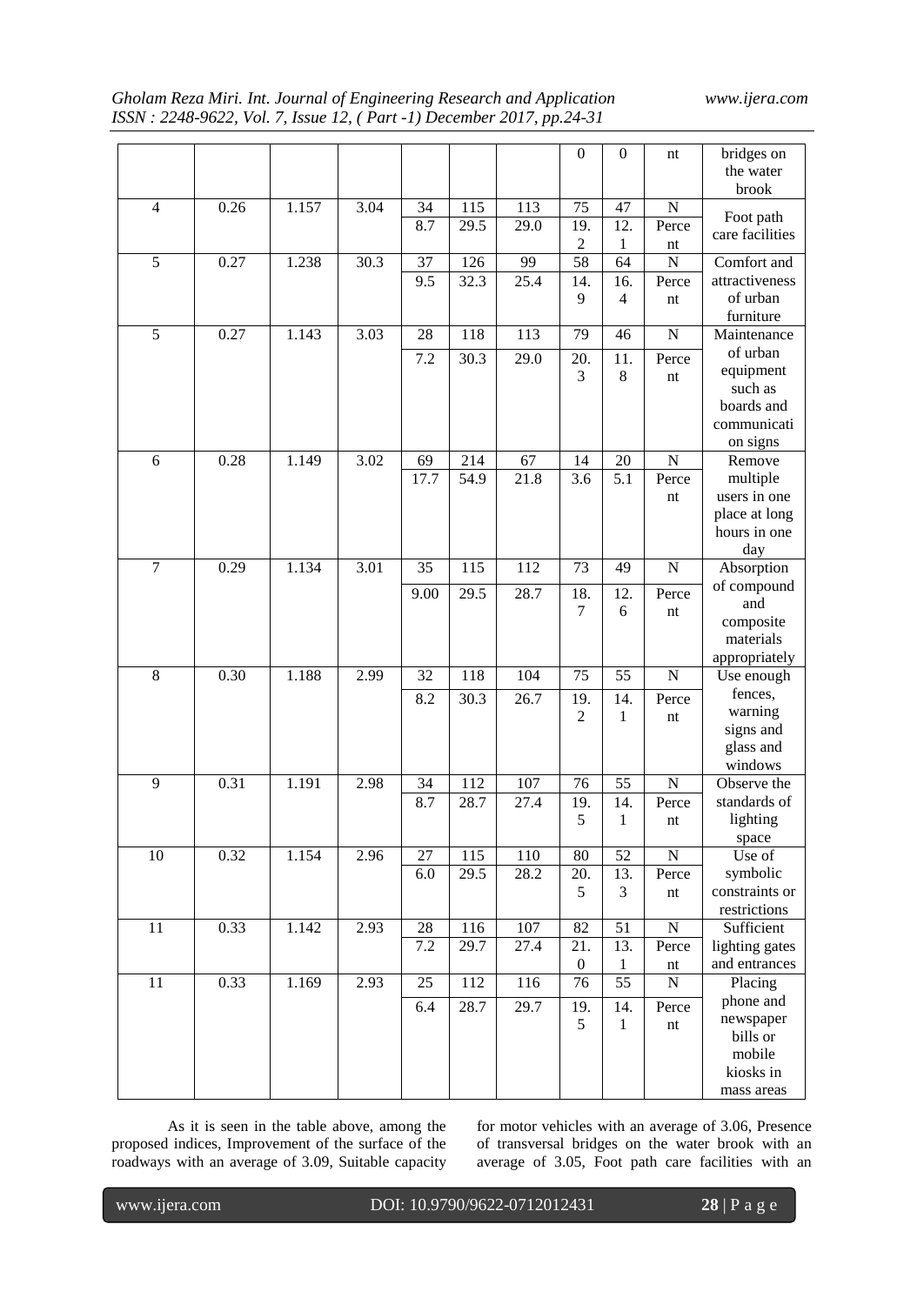average of 3.04, Comfort and attractiveness of urban furniture and Maintenance of urban equipment such as boards and communication signs with an average of 3.03, Remove multiple users in one place at long hours in one day with an average of 3.02, Absorption of compound and composite materials appropriately with an average of 3.01, Use enough fences, warning signs and glass and windows with an average of 2.99,

Observe the standards of lighting space with an average of 2.98, Use of symbolic constraints or restrictions with an average of 2.96 and Sufficient lighting gates and entrances and Placing phone and newspaper bills or mobile kiosks in mass areas with an average of 2.93, have the highest and the lowest averages respectively.

| Confidence      |      | <b>SIG</b> | T      | Average | Indices                                               |  |  |
|-----------------|------|------------|--------|---------|-------------------------------------------------------|--|--|
| between         |      |            |        |         |                                                       |  |  |
| Difference 0.95 |      |            |        |         |                                                       |  |  |
| Down            | Top  |            |        |         |                                                       |  |  |
| 2.87            | 3.11 | 0.000      | 49.336 | 3.03    | Maintenance of urban equipment such as boards and     |  |  |
|                 |      |            |        |         | communication signs                                   |  |  |
| 2.86            | 3.10 | 0.000      | 49.075 | 2.99    | Use enough fences, warning signs and glass and        |  |  |
|                 |      |            |        |         | windows                                               |  |  |
| 2.92            | 3.15 | 0.000      | 51.261 | 2.98    | Observe the standards of lighting space               |  |  |
| 2.85            | 3.08 | 0.000      | 50.236 | 2.96    | Use of symbolic constraints or restrictions           |  |  |
| 2.93            | 3.16 | 0.000      | 52.297 | 3.04    | Foot path care facilities                             |  |  |
| 2.91            | 3.14 | 0.000      | 51.498 | 2.93    | Sufficient lighting gates and entrances               |  |  |
| 2.91            | 3.14 | 0.000      | 50.056 | 3.05    | Presence of transversal bridges on the water brook    |  |  |
| 2.91            | 3.15 | 0.000      | 51.981 | 3.02    | Remove multiple users in one place at long hours in   |  |  |
|                 |      |            |        |         | one day                                               |  |  |
| 2.82            | 3.05 | 0.000      | 50.895 | 3.09    | Improvement of the surface of the roadways            |  |  |
| 2.94            | 3.17 | 0.000      | 51.981 | 2.93    | Placing phone and newspaper bills or mobile kiosks in |  |  |
|                 |      |            |        |         | mass areas                                            |  |  |
| 2.91            | 3.15 | 0.000      | 50.895 | 3.06    | Suitable capacity for motor vehicles                  |  |  |
| 2.85            | 3.08 | 0.000      | 50.641 | 3.01    | Absorption of compound and composite materials        |  |  |
|                 |      |            |        |         | appropriately                                         |  |  |
| 3.12<br>2.89    |      | 0.000      | 51.952 | 3.03    | Comfort and attractiveness of urban furniture         |  |  |

**Table (2):** Study of the Development of Physical Indices in Isfahan City

As can be seen in all of the indices mentioned, among the indices (placement of telephone and newspaper bills or mobile kiosks in crime areas, the use of fences and symbolic constraints or actual restrictions, adequate use of railings, warning signs and glass and windows, observance of space lighting standards, optimal upgrades and enough gates, entrances), the average

value of them is less than the midpoint of 3 .The rest of the indices considered above are above the median of 3, which indicates a high level of security based on physical indices.

In following, using SPSS software, we compute all physical indices and analyze the development of all indicators.

**Table (3):** The study of the effect of physical development in the security of Isfahan city

| Confidence between |      | SIG   | $\mathbf{r}$ | Average | Main variable           |
|--------------------|------|-------|--------------|---------|-------------------------|
| Difference 0.95    |      |       |              |         |                         |
| Down               | Top  |       |              |         |                         |
|                    |      |       |              |         |                         |
| 2.66               | 2.90 | 0.000 |              | 2.80    | <b>Physical Indices</b> |

As it is seen, according to the obtained average of 2.80, physical indices have a small effect on the safety of the city of Isfahan.

### **Investigating the Relationship between Security and Physical Characteristics**

To test the relationship between security and development of physical indicators, the Chi-square test was used. This test is a statistical test that can be used to determine the systematic relationship between the two variables.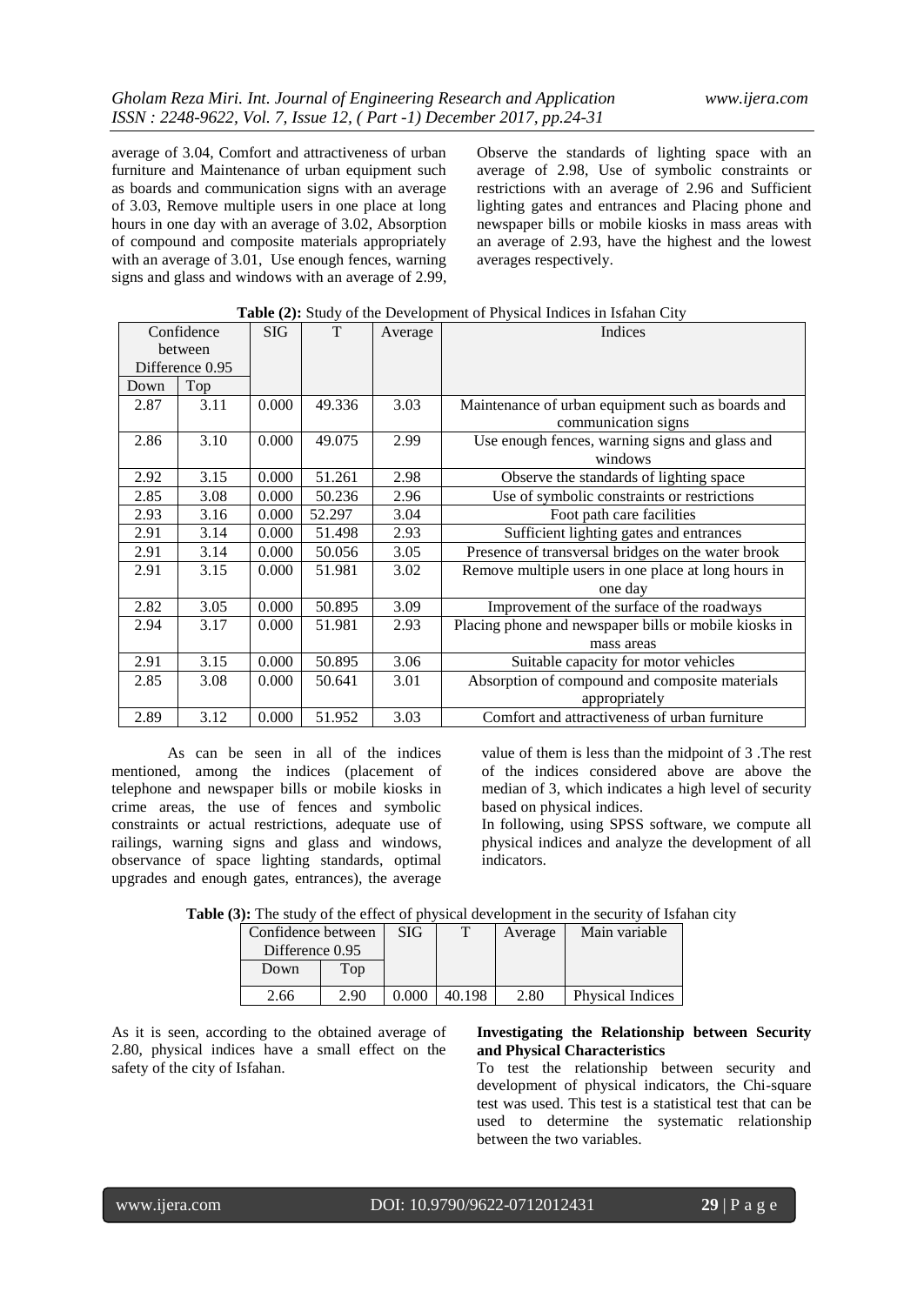|  | <b>Table (4):</b> Relationship between security and development of physical indicators |
|--|----------------------------------------------------------------------------------------|
|--|----------------------------------------------------------------------------------------|

|                                    | Indices                            | Value | df  | Asymp.sig   |
|------------------------------------|------------------------------------|-------|-----|-------------|
|                                    |                                    |       |     | $(2-sided)$ |
| Pearon chi-square Likelihood Ratio | Relationship between security and  | 384   | 190 | 0.000       |
| Linear-by-Linear                   | development of physical indicators |       | 190 | 0.000       |
| Association                        |                                    |       |     |             |
| N of Valid Cases                   |                                    |       |     |             |

As you can see, the significance level is less than 0.05. In this way, we can conclude that there is a meaningful relationship between the two variables of physical and security development indicators. It should be noted that in this test the intensity of the

relationship is not recognizable. The agreement table is larger than a 2 \* 2 table. We can use the Cramer s V test. In following, we consider the intensity of relationship between these two variables.

**Table (5):** Severity relationship between security and development of physical indicators

|                    | Indices                                          | Value | APPROX.Sig |
|--------------------|--------------------------------------------------|-------|------------|
| Nominal by Nominal | Relationship between security and development of | 1.965 | 0.000      |
| Phi                | physical indicators                              | 0.978 | 0.000      |
| Cramer V           |                                                  | 384   |            |
| N of V aild Casws  |                                                  |       |            |

As can be seen in the table above, with a numerical value of 965/1, it can be concluded that the intensity of the relationship is high.

### **VII. CONCLUSION**

The security issue dates back to the history of human being and today, more than ever, there is a necessity of designing a secure society based on consistent relationships and defining to the basic concepts (values and ideals) (realities), (interests and profits), (Inward and outward), (self and other), (individual, community, people and government), etc., and this is not possible except in the light of the belief that the security of the highest value of any society is not possible.

So the aim of this study is Analysis and explanation of security in the urban environment based on physical development. As a case study, Isfahan Metropolis of Iran is investigated. The research method is analytical and based on library, documentary and field studies. SPSS software was used for analysis. The results of research showed that in all of the indices mentioned, among the indices (placement of telephone and newspaper bills or mobile kiosks in crime areas, the use of fences and symbolic constraints or actual restrictions, adequate use of railings, warning signs and glass and windows, observance of space lighting standards, optimal upgrades and enough gates, entrances), the average value of them is less than the midpoint of 3 .The rest of the indices considered above are above the median of 3, which indicates a high level of security based on physical indices. Finally, in the second hypothesis, the significance level is less than 0.05. In this way, we can conclude that there is a meaningful relationship between two

variables of physical and security development indices.

### **REFERENCES**

- [1]. Armitage, R, (1999). An evaluation of secured by design housing schemes throughout the West Yorkshire area. University of Hudders field
- [2]. Bomanian, M. Mahmoudinejad, H. (2008). An Investigation into Meaningful Factors Affecting Urban Safety (Case Study: Kerman City), Urban Management Quarterly Journal, No. 19.
- [3]. Boozan, B, (1999), People, Governments and Panic, Translator, Strategic Studies Research Institute, Mojtaba Attarzadeh edition, Strategic Studies Research Center. Tehran.
- [4]. Brown, B. B. and Altman, I, (1999). Territoriality, defensible space and residential burglary: An environmental analysis. Journal of Environmental Psychology 3(3), PP. 203- 220
- [5]. Carmona, M, and et al (2009) Public spaces, Urban spaces, "by Fariba gharayi, Mahshid Shokouhi, Zahra Ahari and Ismail Salehi, Tehran University of Art.
- [6]. Cohen, L. E. and M. Felson, (1979). "Social change and crime rate trends: A routine activity approach." American sociological review: 588-608
- [7]. Forum, E, (1981), Healthy Society, Translated by Akbar Tabrizi, Tehran: Behjat Publishing. Gharayi, F and et al. (2010). Investigating and measuring the sense of security in different urban areas Case study: 2nd and